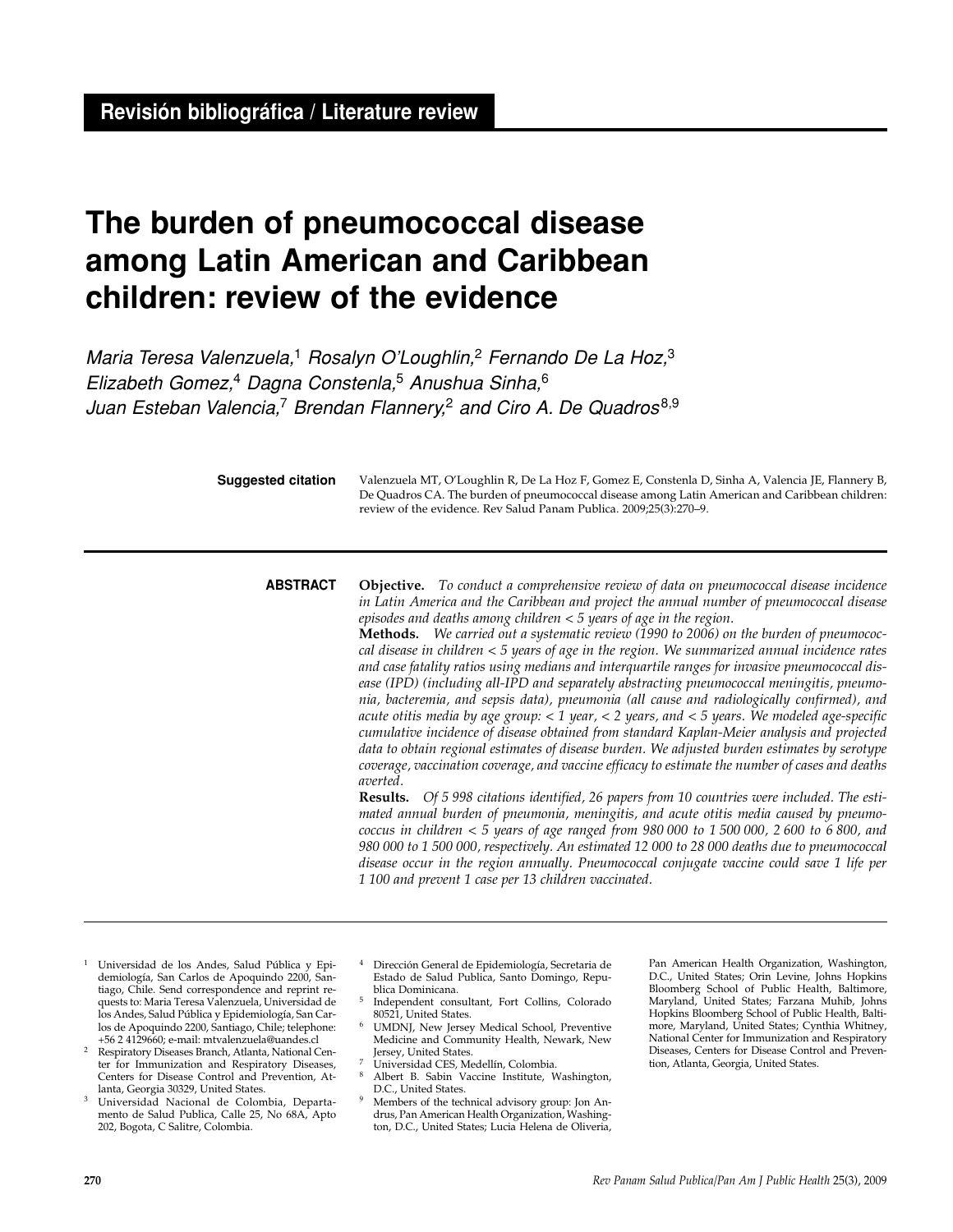**Conclusion.** *A substantial burden of pneumococcal disease in the region is potentially preventable with pneumococcal conjugate vaccines and should be considered in regional vaccine decision making. Results are limited by the very few studies, conducted in selected settings, included in this review.*

*Streptococcus pneumoniae*, pneumococcal vaccines, review literature, Latin America and the Caribbean. **Key words**

*Streptococcus pneumoniae* (pneumococcus) is a leading bacterial cause of pneumonia, meningitis, bacteremia, sepsis, and acute otitis media (AOM). Pneumococcal disease represents an important cause of morbidity and mortality in children and the elderly, resulting in substantial health care system costs to governments and society. The World Health Organization (WHO) estimates that pneumococcus causes > 700 000 to 1 million child deaths annually (1). However, the burden of pneumococcal disease in Latin American and the Caribbean is unknown. Estimates of disease burden are needed to inform use of pneumococcal conjugate vaccines in the region.

Pneumococcal polysaccharide-protein conjugate vaccines have been proven safe and effective in a variety of epidemiologic settings (2–5). Routine use of heptavalent pneumococcal conjugate vaccine (Prevnar®, Wyeth Laboratories) in the United States since 2000 has dramatically reduced the burden of pneumococcal disease (6, 7). Although countries in Latin America and the Caribbean have yet to introduce pneumococcal conjugate vaccines into the routine childhood immunization schedule, several countries—for example, Costa Rica, Guyana, Honduras, Mexico, Nicaragua, and Uruguay—are planning a national introduction in the near future. Several more have widespread use of pneumococcal vaccine in the private sector or in the public sector for certain children at high risk of pneumococcal disease, including those with immunodeficiencies and chronic diseases. Barriers to pneumococcal conjugate vaccine introduction in the region include concerns about the cost of the vaccine, concerns about coverage of pneumococcal serotypes in the region, and lack of disease burden estimates.

We conducted a comprehensive review of data on pneumococcal disease incidence in Latin America and the Caribbean and projected the annual number of pneumococcal disease episodes and deaths among children < 5 years of age in the region. Policy makers in the region can use the findings to evaluate the case of including pneumococcal conjugate vaccination in their national immunization program.

# **METHODS**

## **Literature search**

Literature searches of six electronic databases (Latin American and Caribbean Health Sciences, PubMed, The Cochrane Library, EMBASE, CAB Direct, and BIOSIS) identified 5 998 citations of original studies from Latin America and the Caribbean (defined as the 45 countries in the Pan American Health Organization (PAHO) region excluding the United States, Bermuda, and Canada)) published in English, Spanish, or Portuguese between 1990 and April 2006. Search terms included *Streptococcus pneumoniae*, invasive pneumococcal, pneumonia, meningitis, bacteremia, and otitis media. Additional sources of data included bibliographies of identified studies, abstracts, and proceedings from scientific conferences, unpublished reports, and contents of selected journals through December 2006. Unpublished data were included if relevant, unique, and too recent for publication.

Of 521 citations with potentially relevant data identified, 455 (87%) articles were obtained for full text review. Data were abstracted by one reader; data included in the final analysis were checked for accuracy by a second reader. Standardized forms were used to extract data on age-specific incidence rates, casefatality ratios, serotype distribution, antimicrobial resistance, and health care cost. We abstracted data on invasive pneumococcal disease (IPD) (defined as isolation

of pneumococcus from a normally sterile site), all-cause pneumonia (clinical and radiologically confirmed), and all-cause AOM. Studies that reported IPD but did not specify syndromes were reviewed for evidence that both blood culture and lumbar punctures were routinely performed. In studies that reported IPD and did specify syndromes, the individual syndromes (pneumococcal pneumonia, pneumococcal meningitis, pneumococcal sepsis, and pneumococcal bacteremia) were abstracted separately. Studies with fewer than 30 pneumococcal isolates or cases of a particular syndrome and incidence data for periods less than 12 months were excluded. We accepted each author's methods for identifying specific bacterial etiologies and serotyping. Final analysis included data for children < 5 years old from 24 full-text articles from peer-reviewed journals and two abstracts. Data on antimicrobial resistance and health care costs are presented elsewhere (8).

# **Analysis**

Data stratified by age and syndrome were tabulated on spreadsheets (Excel, Microsoft). Age categories were < 1 year, < 2 years, and < 5 years. These age categories were not mutually exclusive. Serotype data obtained from PAHO's regional vaccine surveillance system included children < 6 years of age. Annual incidence rates and median values and interquartile ranges were used to summarize each syndrome. Data are presented for IPD, pneumonia, and AOM. The specific syndromes that make up IPD are also presented but are not a subset of overall IPD, as some papers presented data on only one of the syndromes, most commonly pneumococcal meningitis. Data presented by time period were aggregated for the entire period of a study.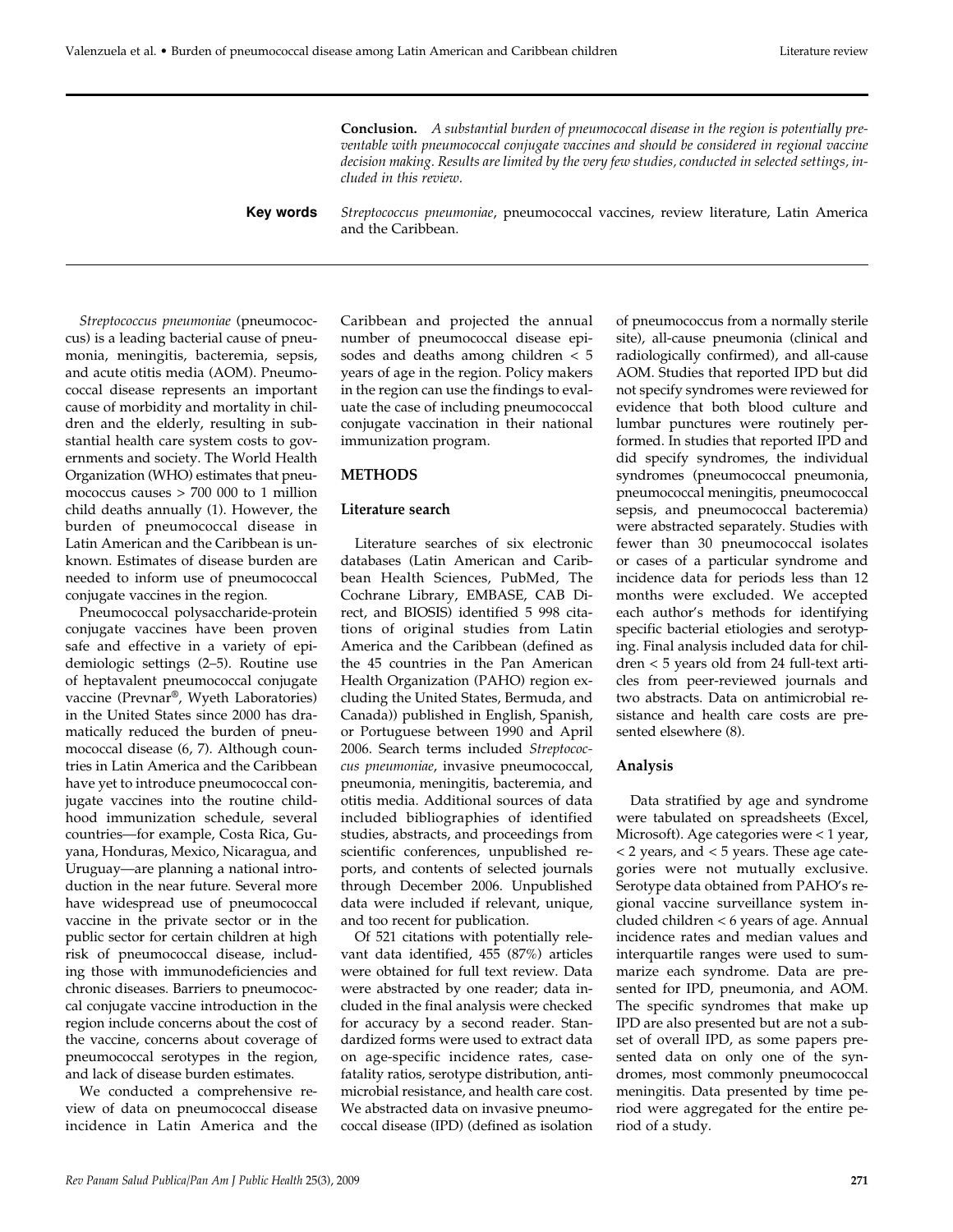Using the 2005 birth cohort of Latin American and Caribbean countries of 11 700 500 children (9), we projected the numbers of episodes and deaths due to pneumococcal disease using cumulative 5-year incidences or case-fatality ratios. Syndromes included in this projection were AOM, clinical pneumonia (without radiologic evidence of consolidation), radiologically confirmed pneumonia (with radiologic evidence of consolidation or pleural effusion), pneumococcal sepsis, and pneumococcal meningitis. These syndromes are mutually exclusive and therefore all-IPD and pneumococcal pneumonia were not included in the projections. Cumulative incidence was derived by using Kaplan-Meier analysis (10) from age-specific annual incidence rates and case-fatality ratios (ages 0 to 5 years) where available. Because data on the incidence of AOM were not available for the region, we used a cumulative incidence of 0.9 episode per child between birth and age 5 years derived from U.S. data (11), assuming that acute otitis media would be at least as common in Latin America and the Caribbean.

To calculate the number of vaccinepreventable episodes of each syndrome, we multiplied the estimated disease burden by the expected vaccine efficacy against specific syndromes and vaccine coverage for three doses of pneumococcal conjugate vaccine. We assumed vaccine coverage of 92%, equivalent to 2005 regional coverage for three doses of diphtheria-tetanus-pertussis vaccine (9). On the basis of the Northern California Kaiser Permanente pneumococcal conjugate vaccine trial, the expected vaccine efficacy for a heptavalent pneumococcal vaccine was 7% for all-cause AOM (2) and 4% for clinical pneumonia (12). We adjusted the 4% efficacy against clinical pneumonia downward to 3% to account for exclusion of radiologically confirmed pneumonia episodes, as we calculated that separately. Expected efficacy against radiologically confirmed pneumonia was 22.7% based on a standardized interpretation of chest x-rays from the Kaiser Permanente trial (13). Efficacy against pneumococcal pneumonia and pneumococcal sepsis was assumed to be 94%, the efficacy found against vaccine-serotype IPD in the Kaiser Permanente trial (2). We adjusted vaccine efficacies to account for differences in serotype distribution. The adjustment factor was calculated by dividing the potential PCV7 serotype coverage estimated for Latin America and the Caribbean by the coverage in the U.S. trial.

We used the model's estimated numbers of averted cases of all-cause AOM, clinical pneumonia, and chest x-ray-confirmed pneumonia and performed the following calculation to estimate numbers of pneumococcus-specific cases for each disease:

- Number of pneumococcal cases of syndrome = (number of averted cases
- of all-cause syndrome)/
- (% serotypes covered by vaccine)
- $\times$  (% vaccine coverage)
- × (vaccine efficacy against vaccine type invasive pneumococcal disease)

We estimated serotype coverage by syndrome for pneumococcal conjugate vaccine formulations including 7, 10, and 13 valency vaccines based on reported frequencies of these serotypes and cross-reactive serotypes from the same serogroup (with the exception of 19A, which has poor cross-reactivity (14)). The frequency of the most common serotypes was summarized by age and syndrome.

# **RESULTS**

The 26 sources used to estimate disease burden are summarized in Table 1 (15– 40) and Figure 1. They included 20 papers from South America (Brazil, 7; Chile, 5; Argentina, 4; Uruguay, 3; Peru, 1), 2 from Central America (Guatemala and Costa Rica), 1 from the Caribbean (Cuba), and 3 multicountry studies from PAHO's surveillance network. We included incidence data from 11 (42%) studies, case-fatality ratios from 15 (58%) studies, and serotype distribution from 6 (23%) studies.

Table 2 presents the annual incidence rates and case-fatality ratios of each pneumococcal disease syndrome by age. Annual incidence rates were obtained from more than two studies for only 7 of 16 (44%) syndrome and age combinations. Where incidence data were available for more than one age category (IPD, meningitis, and all pneumonia categories), the median annual incidence rate decreased with increasing age and for IPD was almost twice as high among children  $< 2$  years of age  $(61/100 000)$ compared with children < 5 years of age (32/100 000). Case-fatality ratios were highest for pneumococcal meningitis

(37%) and pneumococcal sepsis (35%) and were reported to be 0% for bacteremia (based primarily on outpatient surveillance).

Using the back-calculation outlined in the methods section, the proportion of disease due to pneumococcal infection was estimated to be  $12\%$  ( $n = 1.3$ ) million episodes) for all-cause AOM, 40% (*n* = 270 000 episodes) for all-cause radiologically confirmed pneumonia, and  $6\%$  ( $n = 59000$  episodes) for allcause clinical pneumonia without radiological evidence of consolidation. On the basis of expected vaccine efficacy, serotype distribution, and immunization coverage in the region, we estimated that approximately 54% of pneumococcal disease episodes and 53% of deaths due to pneumococcal infection among children < 5 years of age could be averted annually with introduction of heptavalent pneumococcal conjugate vaccine (Table 3). Therefore, of an estimated 10.8 million children in the birth cohort vaccinated annually, 660 000 to 1 100 000 cases of pneumococcal disease (130 000 to 270 000 cases excluding AOM), and 6 300 to 14 000 deaths could be averted.

Four papers with individual serotype data were included (Table 4). Six countries contributed data from PAHO's passive surveillance system for children < 6 years of age hospitalized with invasive bacterial disease for the time periods 1993–1999 (37) and 2000–2003 (38). Only the earlier paper presented data by syndrome. Two papers from Uruguay (30) and Argentina (39) presented data for children less than 2 years of age by syndrome. Uruguay presented data from 1994 to 2001 from hospitals participating in PAHO's surveillance network. The data from Argentina were collected as part of an active, population-based surveillance study between 1999 and 2002 and included in- and outpatients. Serotype 14 was the most common serotype (except for meningitis in children < 2 years of age, where serotype 5 was most common), making up 28% and 40% of invasive pneumococcal disease isolates from children < 2 years and < 6 years of age, respectively. An analysis of regional surveillance data among children < 6 years of age showed that 62% of IPD, 61% of pneumococcal meningitis, and 58% of pneumococcal pneumonia were caused by serotypes included in the heptavalent vaccine, including crossreactive serotypes (Figure 2). Expected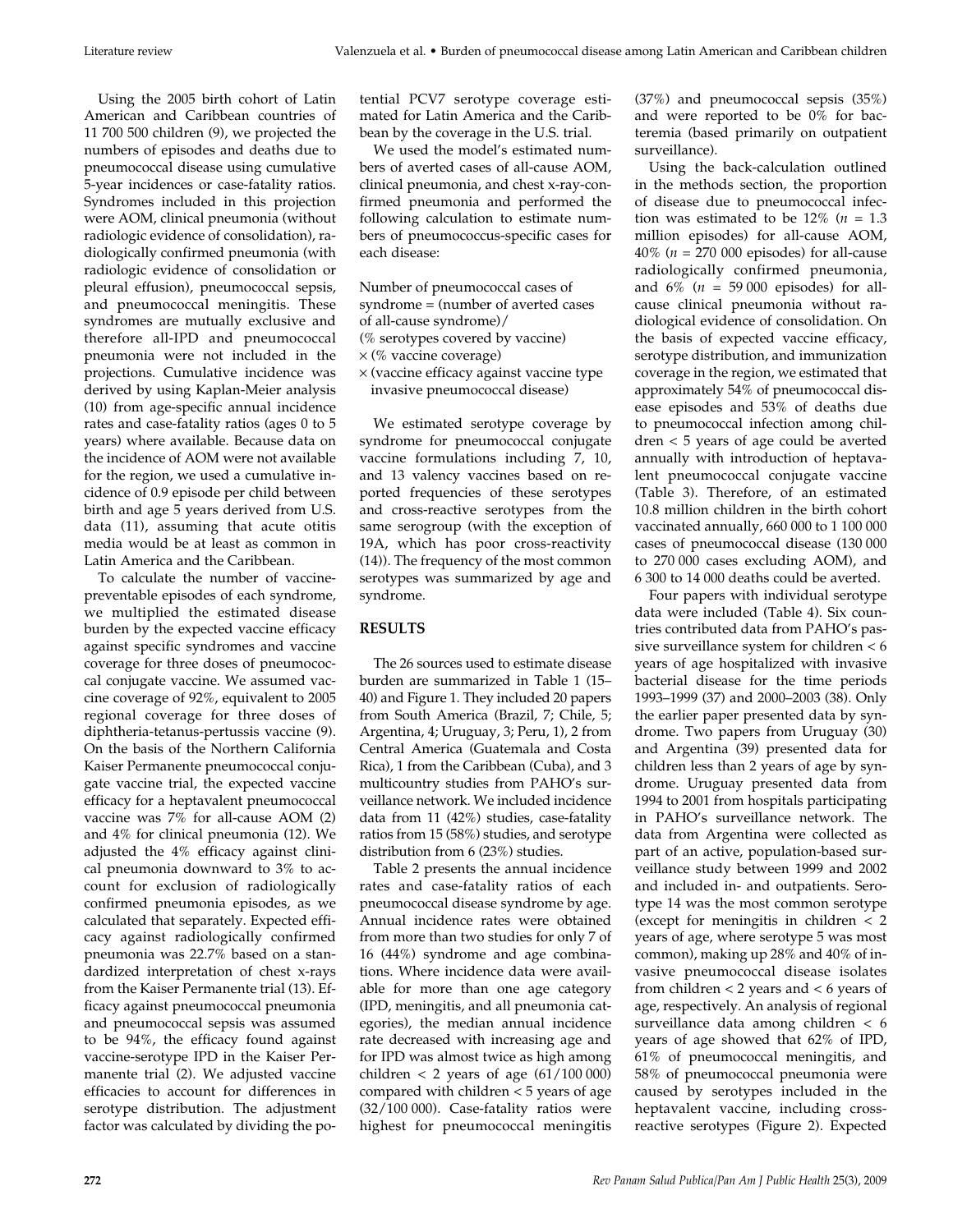| and caroty                                 |
|--------------------------------------------|
|                                            |
| atality ratio<br>, alai<br>;<br>;          |
|                                            |
| $\frac{1}{2}$                              |
| .<br>.<br>.                                |
| ֧֧֧ׅ֧֧֧֧֚֚֚֚֚֚֚֚֚֚֚֚֚֚֚֚֚֚֚֚֚֚֚֝֝֘֝֝֬֝֟֓֝֬ |
| :<br>!<br>!<br>7<br>21<br>52               |

|                    |                                                            |            |                        |               |                                                                                                           | Data included in analysis <sup>a</sup>                                                                  |                          |                       |                                |
|--------------------|------------------------------------------------------------|------------|------------------------|---------------|-----------------------------------------------------------------------------------------------------------|---------------------------------------------------------------------------------------------------------|--------------------------|-----------------------|--------------------------------|
| reference<br>Study | Publication<br>type                                        | Language   | publication<br>Year of | Country       | design<br>Study                                                                                           | indicator: syndromeb<br>Epidemiological                                                                 | surveillance<br>Years of | No. of SP<br>isolates | Age                            |
| (15)               | International                                              | English    | 2006                   | Argentina     | Active ambulatory and hospitalized<br>population-based survelliance                                       | ncidence: IPD, XRC pneumonia,<br>Pnc pneumonia, Pnc bacteremia<br>CFR: Pnc bacteremia                   | $\frac{8}{3}$            | 179                   | $2-23$ mo                      |
| (16)               | International                                              | English    | 2002                   | Chile         | Active ambulatory and hospitalized<br>population-based surveillance                                       | CFR: IPD, Pnc meningitis, Pnc pneumonia<br>Incidence: IPD, Pnc meningitis,<br>Pnc pneumonia, Pnc sepsis | $\frac{8}{3}$            | 442                   | $& 36 \text{ mo}$              |
| $(17)$             | National                                                   | Spanish    | 2001                   | Ghile         | Population-based hospital<br>surveillance (9 hospitals)                                                   | Incidence: Pnc meningitis, Pnc pneumonia                                                                | $\overline{y}$           | 846                   | 5y                             |
| (18)               | International                                              | English    | 2005                   | Cuba          | National population-based surveillance                                                                    | Incidence: Pnc meningitis                                                                               | $\delta$ y               | Not stated            | $-5y$                          |
| (19)               | International                                              | English    | 2002                   | Brazil        | Statewide active population-based surveillance                                                            | Incidence: Pnc meningitis<br>CFR: Pnc meningitis                                                        | 4y                       | 305                   | 5y                             |
| (20)               | Regional                                                   | English    | 2003                   | Guatemala     | Population-based hospital surveillance (3 hospitals)                                                      | CFR: Pnc meningitis, clinical pneumonia<br>Incidence: Pnc meningitis                                    | $2y4$ mo                 | 77                    | $1-59$ mo                      |
| (21)               | Regional                                                   | Spanish    | 1996                   | Chile         | Prospective cohort study                                                                                  | Incidence: clinical pneumonia                                                                           | 1y6mo                    | n/a                   | $\leq 18$ mo                   |
| (22)               | International                                              | English    | 2006                   | Venbnun       | Population-based hospital surveillance (4 hospitals)                                                      | Incidence: clinical & XRC pneumonia                                                                     | $\frac{8}{3}$            | n/a                   | 5y                             |
| (23)               | International                                              | English    | 1994                   | Brazil        | Randomized, double-blind, placebo-controlled<br>community trial                                           | Incidence: clinical pneumonia                                                                           | $\geq$                   | n/a                   | $6-48$ mo                      |
| (24)               | <b>Abstract<sup>c</sup></b>                                | English    | 2005                   | Argentina     | Population-based hospital surveillance (2 hospitals)                                                      | Incidence: XRC pneumonia                                                                                | $\frac{2}{\sqrt{2}}$     | n/a                   | 5y                             |
| (25)               | <b>Abstract<sup>c</sup></b>                                | English    | 2006                   | Chile         | Population-based hospital surveillance (3 hospitals)                                                      | Incidence: XRC pneumonia                                                                                | $\gamma$                 | n/a                   | $1 - 35$ mo                    |
| (26)               | International                                              | English    | 1998                   | Ghile         | prospective laboratory and hospital surveillance (3 y)<br>Retrospective laboratory-based review (5 y) and | CFR: IPD. Pnc meningitis, Pnc pneumonia                                                                 | $\delta y$               | 274                   | $\lt 2$                        |
| (27)               | International                                              | English    | 2003                   | Costa Rica    | Retrospective hospital review                                                                             | CFR: IPD                                                                                                | $\overline{y}$           | 99                    | 5y                             |
| (28)               | National                                                   | Spanish    | 2002                   | Argentina     | Laboratory- and hospital-based surveillance, part of<br>PAHO surveillance system (19 hospitals)           | CFR: IPD                                                                                                | 3y6mo                    | 1390                  | 50 <sub>Y</sub>                |
| (29)               | National                                                   | Spanish    | 2003                   | Peru          | Sentinel surveillance (5 hospitals)                                                                       | CFR: IPD, clinical pneumonia                                                                            | 1y3mo                    | 28                    | $\times 5y$                    |
| $\circledS$        | International                                              | English    | 2003                   | Venbnun       | Laboratory- and hospital-based surveillance, part of<br>PAHO surveillance system                          | CFR: IPD, Pnc meningitis, serotype: IPD,<br>Pnc meningitis, Pnc pneumonia                               | $\frac{8}{9}$            | 506                   | & 6y                           |
| (31)               | National                                                   | Portuguese | 1990                   | <b>Brazil</b> | Sentinel surveillance (1 hospital)                                                                        | CFR: Pnc meningitis                                                                                     | $\overline{C}$           | 44                    | $1 - 11$ mo                    |
| (32)               | International                                              | English    | 1996                   | Brazil        | Sentinel surveillance (2 hospitals)                                                                       | CFR: Pnc meningitis                                                                                     | 4                        | 58                    | $\lt 2$                        |
| (33)               | National                                                   | Portuguese | 1990                   | Brazil        | Retrospective chart review (28 hospitals)                                                                 | CFR: Pnc meningitis                                                                                     | $\overline{1}$           | 1028                  | 5y                             |
| (34)               | National                                                   | English    | 2002                   | Brazil        | Prospective cohort study (2 hospitals)                                                                    | CFR: Clinical pneumonia                                                                                 | 1y2mo                    | n/a                   | 6y                             |
| (35)               | Regional                                                   | English    | 1994                   | Venbnun       | Etiology study (1 hospital)                                                                               | CFR: Clinical pneumonia                                                                                 | 4                        | 48                    | $1$ mo-5 $y$                   |
| (36)               | Regional                                                   | Spanish    | 2000                   | Multicountry  | PAHO laboratory-based surveillance network                                                                | CFR: Pnc pneumonia                                                                                      | $\circ$                  | 1409                  | 0000                           |
| (37)               | International                                              | English    | 2001                   | Multicountry  | PAHO laboratory-based surveillance network                                                                | Serotype: IPD, Pnc meningitis, Pnc pneumonia                                                            | $\mathbf \Omega$         | 4 105                 | 0000                           |
| (38)               | Regional                                                   | English    | 2006                   | Multicountry  | PAHO laboratory-based surveillance network                                                                | Serotype: IPD                                                                                           | S                        | 3264                  | 0000                           |
| (39)               | National                                                   | Spanish    | 2006                   | Argentina     | Active population-based surveillance (ambulatory<br>and 4 hospitals)                                      | Serotype: IPD, Pnc pneumonia                                                                            | ო                        | 179                   | $2-23$ mo                      |
| (40)               | Regional                                                   | Portuguese | 1990                   | Brazil        | Laboratory-based surveillance                                                                             | Serotype: Pnc meningitis                                                                                | $\sim$                   | 308                   | $\frac{2}{\sqrt{2}}$<br>$\vee$ |
|                    | <sup>c</sup> Additional information obtained from authors. |            |                        |               | Papers may include more data or more age groups but only data used in burden estimates listed here.       |                                                                                                         |                          |                       |                                |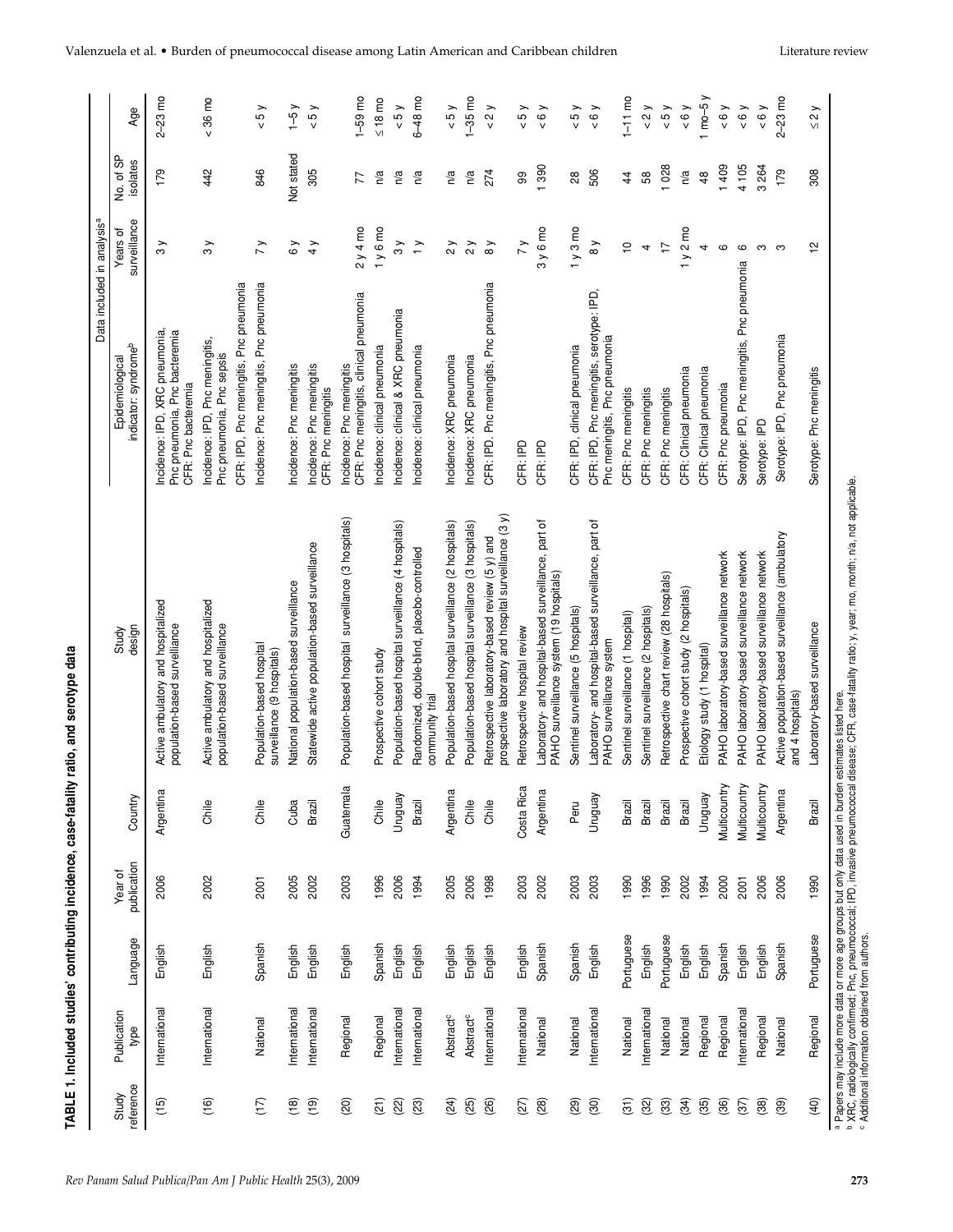

**FIGURE 1. Distribution of studies used in burden of disease analysis, by subregion and country**

serotype coverage was higher for proposed vaccine formulations including 10 and 13 serotypes.

### **DISCUSSION**

This review and synthesis of existing evidence of pneumococcal disease in Latin American and Caribbean countries provide estimates of the annual number of episodes and deaths that could be prevented with universal introduction of pneumococcal conjugate vaccines for young children. Vaccination with a heptavalent pneumococcal conjugate vaccine could prevent more than half of all episodes of pneumococcal disease and related deaths among children < 5 years of age in the region. This value translates into 1 life saved per 1 100 children vaccinated, 1 case prevented per 60 children vaccinated excluding AOM, and 1 case prevented per 13 children vaccinated including AOM. Vaccine formulations that include additional serotypes could cover a larger proportion of pneumococcal serotypes causing invasive disease in the region. Active surveillance is needed to determine with better precision the burden of pneumococcal diseases, increase awareness of this burden, monitor the introduction of pneumococcal vaccines, and evaluate the impact of the vaccine including changes in disease burden, serotype distribution, antimicrobial resistance patterns, and herd effects.

This study is limited by the number of studies reporting incidence data and the quality of the studies, which led us to exclude several. We extrapolated information to the whole region based on data from studies in only a few countries and in some cases based on only one study. This procedure likely underestimated disease burden as most studies that met our inclusion criteria came from the more developed countries in the region, which are likely to have lower disease burden and better access to care. Because of the very limited number of studies included overall and the predominance of studies from Brazil and the Southern Cone, we were unable to stratify our findings by subregion. Most data came from studies in health care facilities, particularly tertiary hospitals, making the results very dependent on access to care, care-seeking behavior, and quality of

medical care. As we did not adjust for access to care, our results may have overor underestimated the number of events, particularly since criteria for hospitalization vary significantly from country to country and case-fatality ratios for hospitalized children may be higher.

Our findings show that the incidence of pneumococcal meningitis was roughly a third of the incidence of IPD, and about half of all isolates from PAHO's regional surveillance network are meningitis. This finding is in contrast to 4% to 5% of total IPD obtained from U.S. populationbased surveillance in children < 2 years and 2% to 3% for children 2 to 4 years old (41). This likely reflects the variation in the rate of taking blood cultures. In the United States, blood cultures are performed more frequently than in other parts of the world (42) and higher rates of blood culture sampling have been associated with a higher incidence of invasive pneumococcal disease (43). This review used a vaccine coverage rate of 92% based on three doses of diphtheriatetanus-pertussis vaccine. The vaccine efficacy estimates that we used for PCV7 are based on trials using a three-dose infant schedule with a booster in the second year of life. Although a study in the United States showed that three infant doses of PCV7 with a booster (100%) were more protective against vaccinetype disease than were three infant doses alone (95%) (14), we do not expect that this has greatly changed our burden estimates, as the effectiveness of PCV7 was still found to be very high with only three doses.

An additional reason that our projections may be underestimates is the difficulty of diagnosing pneumococcal infection, particularly when there has been previous antibiotic use. Clinical trials have shown that pneumococcal conjugate vaccines prevent a much larger number of noninvasive episodes than invasive disease, and overall impact has been greater than expected based on serotype distribution and incidence rates of invasive pneumococcal disease (3, 4). For example, introduction of pneumococcal conjugate vaccine in the United States was temporally associated with a 39% reduction in pneumonia hospitalizations among children < 2 years of age (44). Pneumococcal conjugate vaccines reduce nasopharyngeal carriage of vaccine serotypes, resulting in decreased community transmission and "herd pro-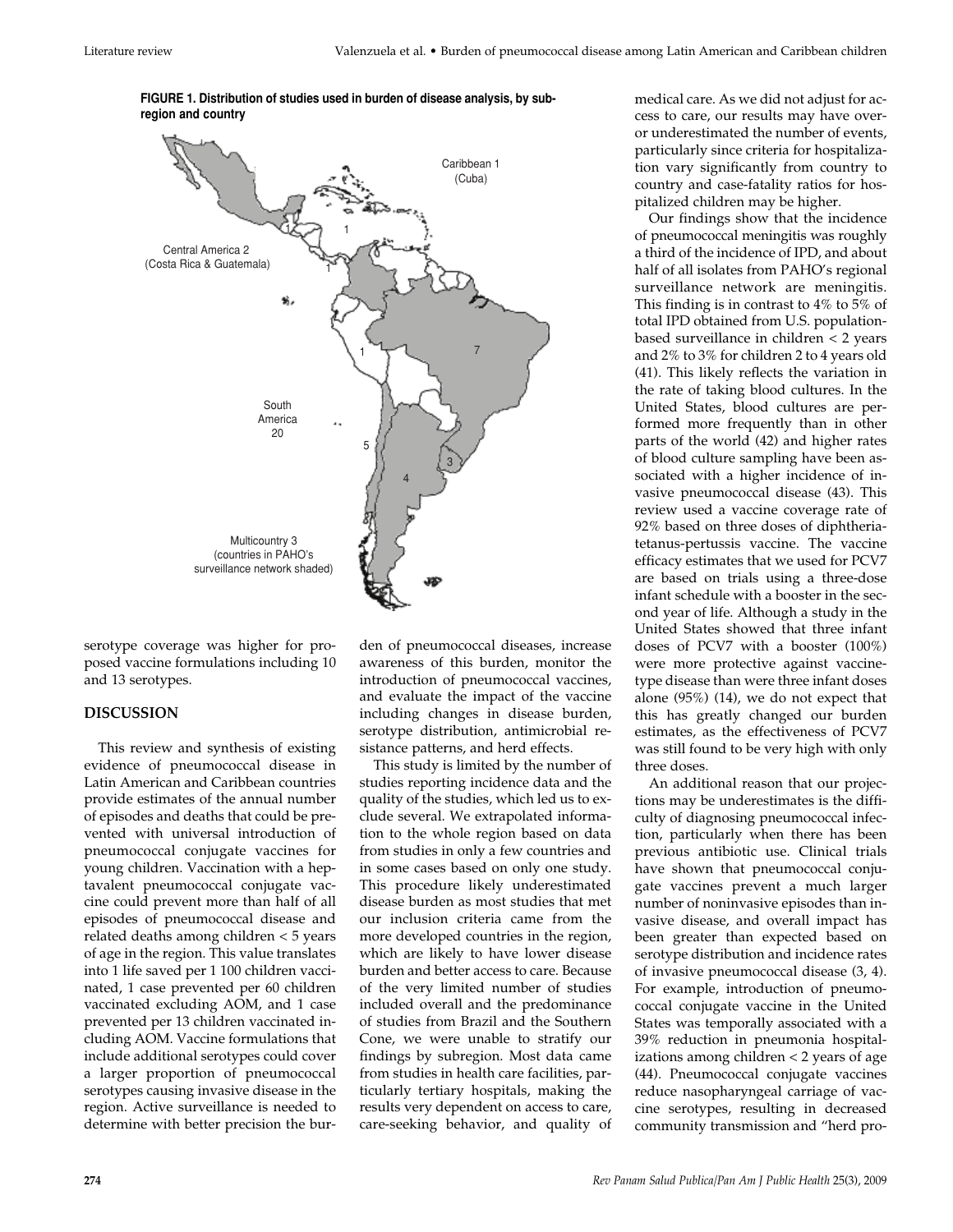#### **TABLE 2. Median annual incidence and case-fatality ratios (CFR) of pneumococcal disease by age and syndrome**

| Age group <sup>a</sup>                                                           | No. of studies<br>with incidence<br>data (reference) | No. of cases in<br>all studies combined<br>$(minimum-maximum)^b$ | Median annual<br>incidence/100 000<br>(25th-75th percentile) <sup>c</sup> | No. of studies<br>with CFR data<br>(reference) | Median CFR<br>$(25th-75th)$ percentile) <sup>b</sup> |
|----------------------------------------------------------------------------------|------------------------------------------------------|------------------------------------------------------------------|---------------------------------------------------------------------------|------------------------------------------------|------------------------------------------------------|
| Invasive pneumococcal disease <sup>d</sup>                                       |                                                      |                                                                  |                                                                           |                                                |                                                      |
| $<$ 1 year                                                                       | 2(15, 16)                                            | 156<br>$(26 - 130)$                                              | 61<br>$(58 - 63)$                                                         | $\cdot$ . $e$                                  | $\cdot$ $\cdot$ $\cdot$                              |
| $<$ 2 years                                                                      | 2(15, 16)                                            | 268<br>$(69 - 199)$                                              | 61<br>$(52 - 71)$                                                         | 2(26, 27)                                      | 12<br>$(9 - 16)$                                     |
| $< 5$ years                                                                      | 1(16)                                                | 224                                                              | 32<br>$(32 - 33)$                                                         | 4 (16, 28, 29, 30)                             | 10<br>$(9 - 11)$                                     |
| Pneumococcal meningitis                                                          |                                                      |                                                                  |                                                                           |                                                |                                                      |
| $<$ 1 year                                                                       | 1(17)                                                | 155                                                              | 19                                                                        | 1(31)                                          | 34                                                   |
| < 2 years                                                                        | 1(17)                                                | 198                                                              | 12                                                                        | 3(26, 30, 32)                                  | 30<br>$(25 - 35)$                                    |
| $< 5$ years                                                                      | $4(16, 18-20)$                                       | 37 <sup>f</sup>                                                  | 11<br>$(9 - 15)$                                                          | 5 (16, 19, 20, 30, 33)                         | 37<br>$(33 - 54)$                                    |
| All-cause clinical pneumonia<br>(includes radiologically confirmed<br>pneumonia) |                                                      |                                                                  |                                                                           |                                                |                                                      |
| $<$ 1 year                                                                       | 1(21)                                                | 29                                                               | 7651 <sup>9</sup>                                                         | 1(34)                                          | 3                                                    |
| $<$ 2 years                                                                      | 1(22)                                                | 2 0 2 2                                                          | 7 1739                                                                    | $\sim$ $\sim$ $\sim$                           | $\sim$ $\sim$ $\sim$                                 |
| $< 5$ years                                                                      | 2(22, 23)                                            | 1802<br>$(35 - 1767)$                                            | 2 8 3 4<br>$(2673 - 2995)$                                                | 3 (20, 29, 35)                                 | 3<br>$(2-6)$                                         |
| All-cause radiologically confirmed<br>pneumonia                                  |                                                      |                                                                  |                                                                           |                                                |                                                      |
| $<$ 1 year                                                                       | 4 (15, 22, 24, 25)                                   | 1983<br>$(240 - 1015)$                                           | 2 1 6 3<br>$(1744 - 2670)$                                                | $\cdots$                                       | $\sim$ $\sim$ $\sim$                                 |
| < 2 years                                                                        | 4 (15, 22, 24, 25)                                   | 3830<br>$(439 - 2112)$                                           | 2 100<br>$(1723 - 2375)$                                                  | $\cdots$                                       | $\cdots$                                             |
| $< 5$ years                                                                      | 3(22, 24, 25)                                        | 2 5 6 4<br>$(606 - 1 132)$                                       | 1 1 7 4<br>$(980 - 1613)$                                                 | $\cdots$                                       | $\sim$ $\sim$ $\sim$                                 |
| Pneumococcal pneumonia <sup>h</sup>                                              |                                                      |                                                                  |                                                                           |                                                |                                                      |
| < 2 years                                                                        | 2(15, 17)                                            | 350<br>$(51 - 299)$                                              | 51<br>$(47 - 55)$                                                         | 1(26)                                          | 8                                                    |
| $< 5$ years                                                                      | 1(16)                                                | 118                                                              | 34                                                                        | 2(16, 36)                                      | 5<br>$(5-6)$                                         |
| Pneumococcal bacteremia <sup>i</sup>                                             |                                                      |                                                                  |                                                                           |                                                |                                                      |
| $<$ 2 years<br>Pneumococcal sepsis                                               | 1(15)                                                | 10                                                               | 12                                                                        | 1(15)                                          | 0 <sup>j</sup>                                       |
| $<$ 3 years                                                                      | 1(16)                                                | 51                                                               | 2                                                                         | 1(16)                                          | 35                                                   |

<sup>a</sup> Age groups are not mutually exclusive.

b Studies with < 30 pneumococcal isolates or < 30 cases of a particular syndrome were excluded. However, where subanalysis resulted in fewer than 30 isolates or cases these data were included.

 $c$  When number of studies = 1, annual incidence is presented.

<sup>d</sup> Inpatient rate shown. Outpatient median annual incidence of IPD in children < 1 year 80.5/100 000 (56.4–104.7) (15, 16), children < 2 years 81.0/100 000 (57.6–104.3) (15, 16), children < 5 years 27/100 000(16).  $\dots$ , no data.

<sup>f</sup> Only two studies gave denominators.

<sup>g</sup> Inpatient rate.

<sup>h</sup> Inpatient rate shown. Outpatient pneumococcal pneumonia annual incidence among children < 1 year was 36/100 000 (15).

<sup>i</sup> Inpatient rate shown. Outpatient bacteremia annual incidence among children < 2 years was 87/100 000 in Argentina (15), 34.7/100 000 in Chile (16), and 31.6/100 000 among children < 3 years in Chile (16).

i 88% of bacteremia cases were ambulatory (15).

tection" of unvaccinated children and adults. We did not adjust for potential herd effects in our study. Minimal data on the burden of pneumococcal disease in adults were available, making assumptions difficult. The impact of pneumococcal vaccine is expected to be higher due to herd effects and was estimated to cause an 8% to 36% reduction in U.S. adults (7).

No quality indicators currently exist for pneumonia and invasive disease surveillance data. A review of *Haemophilus influenzae* studies showed insufficient data to determine the sensitivity of case ascertainment in 44 papers with incidence data (45). Our strict inclusion criteria captured the highest-quality studies, but to facilitate a more formal assessment of data, we recommend that quality indicators be developed for pneumonia and invasive disease surveillance. These could include indicators to allow some assessment of microbiological capacity and quality, such as the proportion of cerebrospinal fluid and blood cultures with a bacterial pathogen identified, and, to assess access to care and

clinical practice, the proportion of children admitted who had a lumbar puncture or blood cultures performed.

Better disease burden estimates are needed. WHO, together with GAVI's PneumoADIP, is conducting a comprehensive global review and modeling exercise of the available data on pneumococcal disease burden with estimates by country, subregion, region, and globally expected in late 2008. Our data will be complementary to the WHO disease burden project since they provide more detailed information about the Latin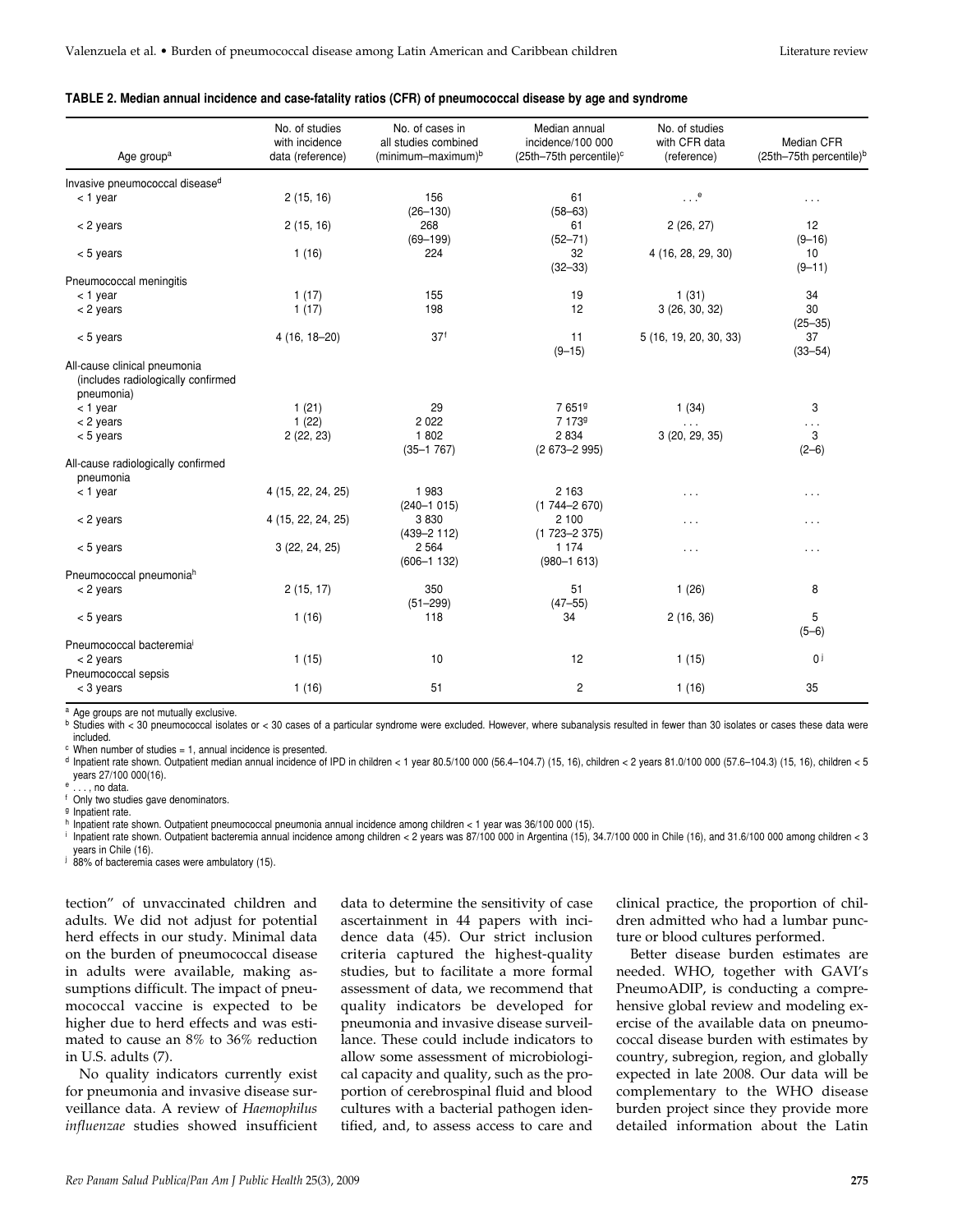| TABLE 3. Projected annual burden of pneumococcal disease and number of events averted with 7-valent pneumococcal conjugate vaccine (PCV7) |  |
|-------------------------------------------------------------------------------------------------------------------------------------------|--|
| in Latin America and the Caribbean in children $<$ 5 years of age <sup>a</sup>                                                            |  |

| Syndrome                                     | Projected burden<br>of disease<br>using cumulative<br>5-year incidence <sup>b</sup><br>(sensitivity analysis) <sup>c</sup> | Number (%) of cases<br>of each syndrome<br>estimated to be caused<br>by pneumococcus <sup>d</sup><br>(sensitivity analysis) <sup>c</sup> | Pneumococcal events<br>averted by<br>PCV7 vaccine (%) <sup>e</sup><br>(sensitivity analysis) <sup>c</sup> |
|----------------------------------------------|----------------------------------------------------------------------------------------------------------------------------|------------------------------------------------------------------------------------------------------------------------------------------|-----------------------------------------------------------------------------------------------------------|
| Acute otitis media                           | 10 500 000                                                                                                                 | 1 300 000 (12)                                                                                                                           | 680 000 (52)                                                                                              |
| All-cause clinical pneumonia                 | (8 200 000-12 900 000)<br>1 700 000<br>$(1, 300, 000 - 2, 170, 000)$                                                       | (980 000-1 500 000)<br>330 000 (19)<br>(250 000-410 000)                                                                                 | (530 000-830 000)<br>180 000 (53)<br>$(13000 - 22000)$                                                    |
| All-cause radiologically confirmed pneumonia | 670 000<br>(510 000-840 000)                                                                                               | 270 000 (40)<br>(200 000-340 000)                                                                                                        | 140 000 (53)<br>$(110000 - 18000)$                                                                        |
| All-cause clinical pneumonia excluding       |                                                                                                                            |                                                                                                                                          |                                                                                                           |
| radiologically confirmed pneumonia           | 1 070 000<br>$(800000-1300000)$                                                                                            | 59 000 (6)<br>$(44000 - 73000)$                                                                                                          | 32 000 (54)<br>$(24000 - 4000)$                                                                           |
| Pneumococcal sepsis                          | 1 200<br>$(900 - 1, 500)$                                                                                                  | n/a <sup>f</sup>                                                                                                                         | 660 (55)<br>$(500 - 800)$                                                                                 |
| Pneumococcal meningitis                      | 3 9 0 0<br>$(2600 - 6800)$                                                                                                 | n/a                                                                                                                                      | 2100(54)<br>$(1400 - 3600)$                                                                               |
| Pneumococcal deaths                          | 18 000<br>(12 000-28 000)                                                                                                  | n/a                                                                                                                                      | 9500(53)<br>$(6300 - 14000)$                                                                              |

<sup>a</sup> Projections rounded to nearest 10 for numbers 100–999, 100 for numbers 1 000–9 999, 1 000 for numbers 100 000 for numbers 100 000–999 009, and 100 000 for ≥ 1 000 000.<br><sup>b</sup> Probability of each syndrome calculated from

<sup>c</sup> Sensitivity analysis varies cumulative 5-year incidence rates, case-fatality ratios, and vaccine efficacy estimates.

 $d$  Events of all-cause disease averted calculated as follows: no. of pneumococcal cases of syndrome = (no. of averted cases of all-cause syndrome)/((% serotypes covered by vaccine  $\times$ (% vaccine coverage) × (vaccine efficacy against vaccine type invasive pneumococcal disease)).

e Cumulative 5-year incidence adjusted for vaccine efficacy, vaccine coverage, and serotype coverage. Percentage is proportion of pneumococcal cases of a syndrome that are averted.  $f$  n/a = not applicable.

American and Caribbean region despite different methods used. The burden of pneumococcal disease in Latin America and the Caribbean is lower than estimates from other regions such as the United States and Africa. Our results are likely underestimates for the reasons explained above, and the true burden is likely to be closer to, or above, the burden in the United States during the prevaccine era. The incidence of invasive pneumococcal disease in children < 5 years of age ranges from 111 to 436 per 100 000 in Africa (46) and was reported to be 96 per 100 000 in children < 5 years in the United States in the prevaccine era (7). In our review, the incidence of invasive pneumococcal disease in children < 5 years was 32 per 100 000. However, these data come from one study in a

more developed country (Chile). It demonstrated that, as the clinical threshold for obtaining a blood culture decreased, the ability to detect the true incidence increased, indicating that reported disease rates can be affected by clinical practice (16).

A major challenge facing regional pneumococcal introduction is the issue of vaccine financing. At \$53 per dose and

| TABLE 4. Most common pneumococcal serotypes by age and syndrome |  |  |  |  |  |  |  |  |
|-----------------------------------------------------------------|--|--|--|--|--|--|--|--|
|-----------------------------------------------------------------|--|--|--|--|--|--|--|--|

|                | Number (%) of IPD <sup>a</sup> pneumococcal serotypes |                           |                            |                           |                           |                            |  |  |
|----------------|-------------------------------------------------------|---------------------------|----------------------------|---------------------------|---------------------------|----------------------------|--|--|
|                | $< 6$ years <sup>b</sup>                              |                           |                            | < 2 years                 |                           |                            |  |  |
| Serotype       | All IPD                                               | Pneumococcal<br>pneumonia | Pneumococcal<br>meningitis | All IPD                   | Pneumococcal<br>pneumonia | Pneumococcal<br>meningitis |  |  |
| 14             | 2 008 (28)                                            | 565 (33)                  | 318 (20)                   | 194 (40)                  | 138 (52)                  | 15 (15)                    |  |  |
| 6A/6B          | 959 (13)                                              | 180 (11)                  | 234 (15)                   | 41 (9)                    | 17(6)                     | 11 (11)                    |  |  |
| 5              | 590 (8)                                               | 192 (11)                  | 133(8)                     | 64 (13)                   | 29 (11)                   | 24 (25)                    |  |  |
|                | 555(7)                                                | 205 (12)                  | 86(5)                      | 29(6)                     | 13(5)                     | 3(3)                       |  |  |
| 23F            | 454 (6)                                               | 75 (4)                    | 113(7)                     | 10(2)                     | 3(1)                      | 3(3)                       |  |  |
| 19F            | 363(5)                                                | 51(3)                     | 83(5)                      | 6(1)                      | 2(1)                      | 2(2)                       |  |  |
| 18C            | 312(4)                                                | 21(1)                     | 125(8)                     | 17(4)                     | 1(0)                      | 4(4)                       |  |  |
| 19A            | 236(3)                                                | 63(4)                     | 41(3)                      | $\cdot$ . $\cdot$ $\cdot$ |                           | $\cdots$                   |  |  |
| 9V             | 224(3)                                                | 55(3)                     | 43(3)                      | 13(3)                     | 9(3)                      | 0(0)                       |  |  |
| 3              | 189(3)                                                | 31(2)                     | 24(2)                      | 21(4)                     | 15(6)                     | 3(3)                       |  |  |
| 7F             | 189(3)                                                | 34(2)                     | 46(3)                      | 20(4)                     | 9(3)                      | 8(8)                       |  |  |
| 4              | 114(2)                                                | (1)<br>21                 | 24(2)                      | 3(1)                      | 1(0)                      | 1(1)                       |  |  |
| Other          | 1 075 (15)                                            | 214 (13)                  | 323 (20)                   | 63 (13)                   | 26(10)                    | 23(24)                     |  |  |
| Total          | 7 335 (100)                                           | 1 707 (100)               | 593 (100)                  | 481 (100)                 | 263 (100)                 | 0                          |  |  |
| No. of studies | 2                                                     |                           |                            | $\overline{c}$            | 2                         | $\overline{c}$             |  |  |
| References     | (37, 38)                                              | (37)                      | (37)                       | (30, 39)                  | (30, 39)                  | (30, 39)                   |  |  |

<sup>a</sup> IPD, invasive pneumococcal disease.

**b** Data from PAHO's surveillance network.

<sup>c</sup> . . . , no data.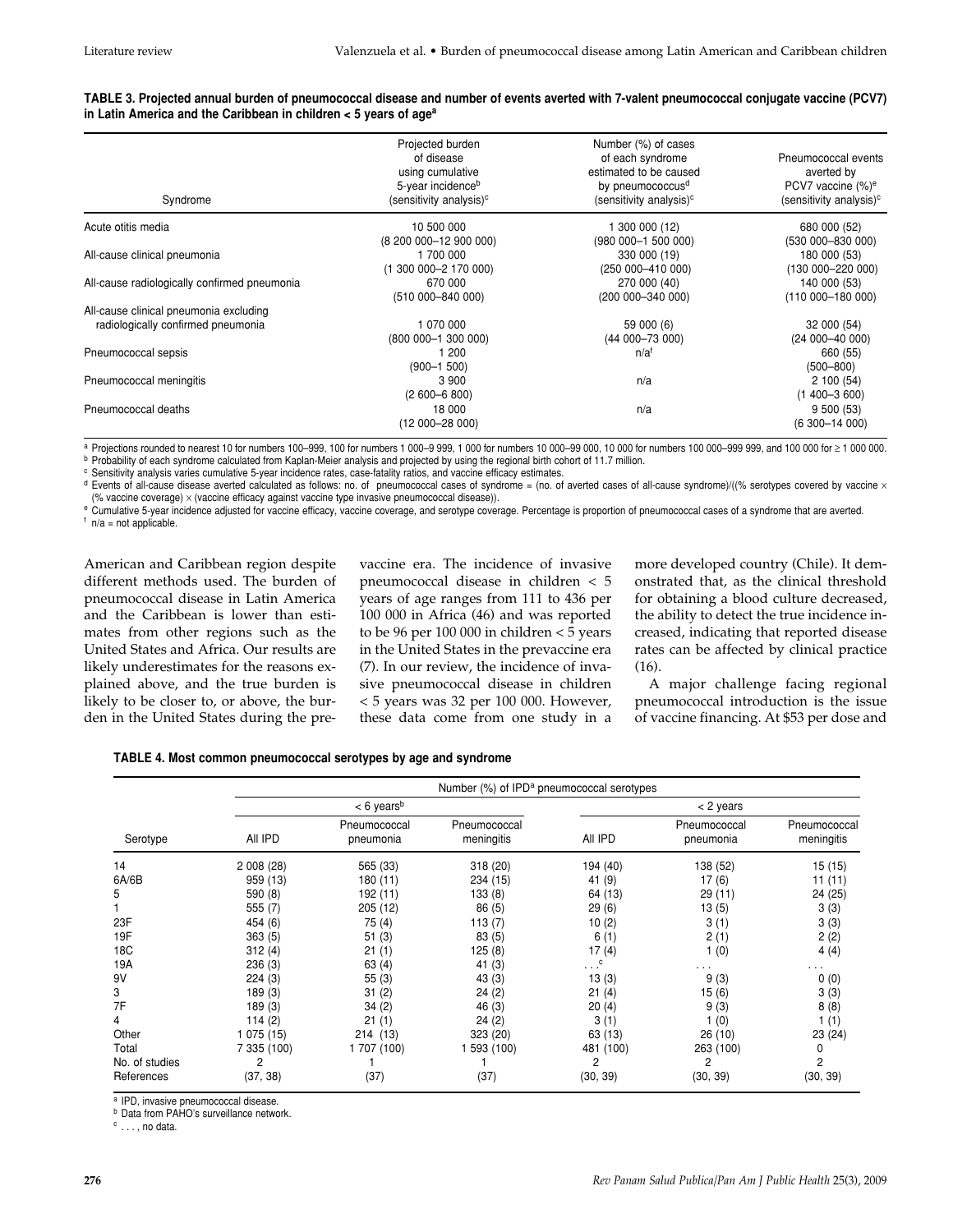



assuming a four-dose schedule, the cost to fully vaccinate one child against pneumococcal disease is more than the cost of vaccinating a child with all routine vaccines combined. Sustainable vaccine financing for developing countries is being achieved through the GAVI Alliance, Advanced Market Commitments, and the International Financing Facility for Immunizations (www.pneumoadip. org). However, only six countries in the region qualify for this support. In other countries, governments pay the bulk of costs of vaccination programs. A very successful revolving fund for bulk purchasing of vaccines has contributed to

the lead this region has taken in adopting new and underutilized vaccines, including *H. influenzae* type b vaccine. Despite the high cost, there is strong public support for public immunization programs in the region. Countries are moving to comply with the WHO recommendation to introduce pneumococcal vaccine (1), and prevention of pneumonia is a public health priority for many governments. Strong surveillance systems are essential to monitor the impact of more expensive vaccines and to guide policy, and they cost only a fraction of the vaccine price.

**Acknowledgments.** We thank Ana Carvalho of the Sabin Vaccine Institute for administrative support, the Centers for Disease Control and Prevention Library and the Library of the University of Chile, PAHO, the PneumoADIP research team, and all regional researchers who shared their data and experience. This work was presented at the Second Regional Pneumococcal Symposium (Sao Paulo, Brazil, 12–14 December 2006). The Albert B. Sabin Vaccine Institute provided funding for the study. F.d.H. has received a speaker's fee from Wyeth Venezuela. The other authors report no financial conflicts of interest.

#### **REFERENCES**

- 1. World Health Organization. Pneumococcal conjugate vaccine for childhood immunization—WHO position paper. Wkly Epidemiol Rec. 2007;82(12):93–104.
- 2. Black S, Shinefield H, Fireman B, Lewis E, Ray P, Hansen JR, et al. Efficacy, safety and immunogenicity of heptavalent pneumococcal conjugate vaccine in children. Northern California Kaiser Permanente Vaccine Study Center Group. Pediatr Infect Dis J. 2000;19(3): 187–95.
- 3. Cutts FT, Zaman SM, Enwere G, Jaffar S, Levine OS, Okoko JB, et al. Efficacy of nine-

valent pneumococcal conjugate vaccine against pneumonia and invasive pneumococcal disease in The Gambia: randomised, double-blind, placebo-controlled trial. Lancet. 2005;365(9465):1139–46.

- 4. Klugman KP, Madhi SA, Huebner RE, Kohberger R, Mbelle N, Pierce N. A trial of a 9 valent pneumococcal conjugate vaccine in children with and those without HIV infection. N Engl J Med. 2003;349(14):1341–8.
- 5. O'Brien KL, Moulton LH, Reid R, Weatherholtz R, Oski J, Brown L, et al. Efficacy and safety of seven-valent conjugate pneumococ-

cal vaccine in American Indian children: group randomised trial. Lancet. 2003;362 (9381):355–61.

- 6. Invasive pneumococcal disease in children 5 years after conjugate vaccine introduction eight states, 1998–2005. MMWR Morb Mortal Wkly Rep. 2008;57(06):144–8.
- 7. Whitney CG, Farley MM, Hadler J, Harrison LH, Bennett NM, Lynfield R, et al. Decline in invasive pneumococcal disease after the introduction of protein-polysaccharide conjugate vaccine.  $\overline{N}$  Engl J Med. 2003;348(18): 1737–46.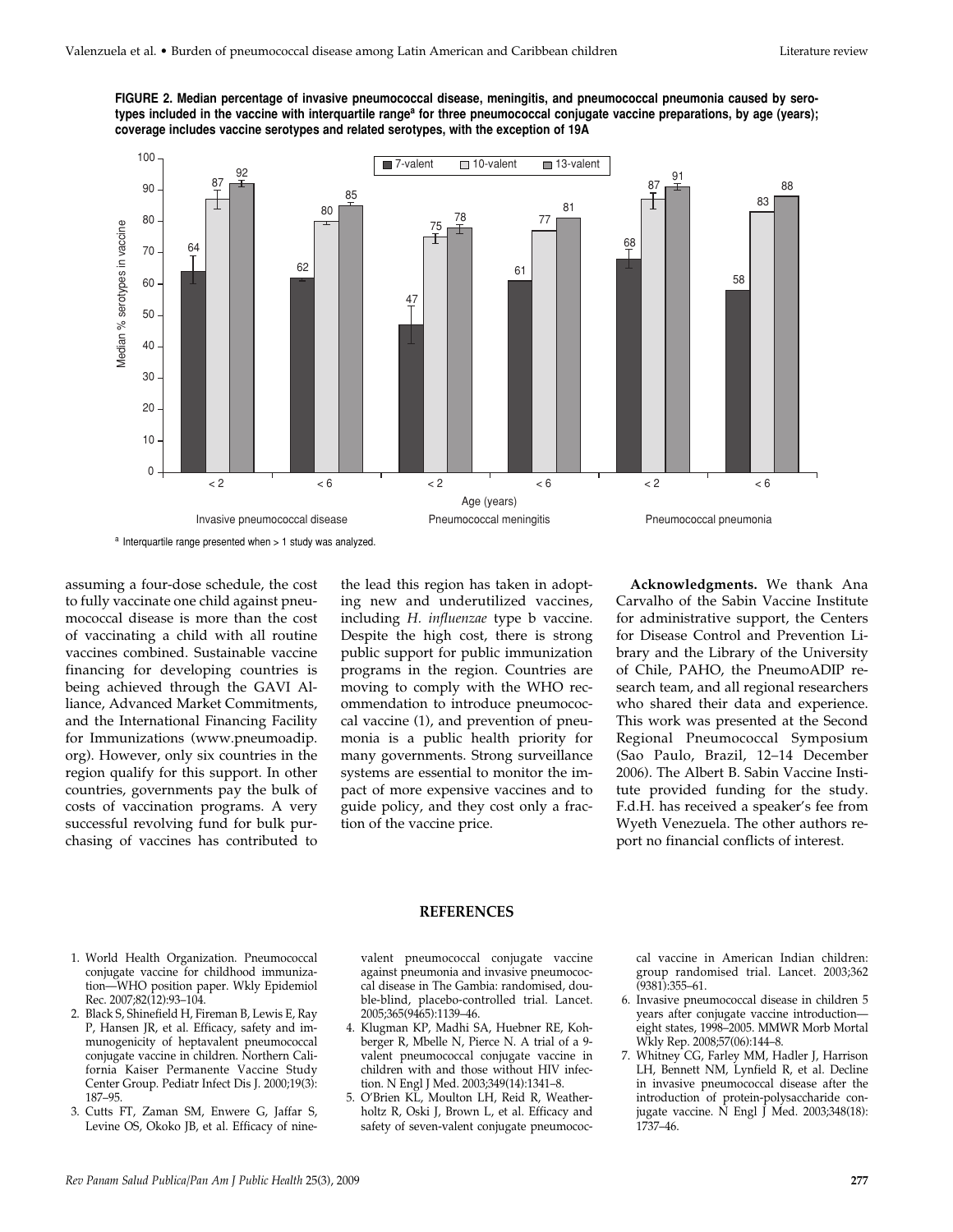- 8. Constenla D, Gomez E, de la Hoz F, O'Loughlin R, Sinha A, Valencia JE, et al. The burden of pneumococcal disease and the cost effectiveness of a pneumococcal vaccine in Latin America and the Caribbean: a review of the evidence and a preliminary economic analysis. Washington, DC: Albert B. Sabin Vaccine Institute; 2007.
- 9. Pan American Health Organization. Health situation in the Americas. Basic indicators 2005. Washington, DC: PAHO; 2005.
- 10. Szklo M, Nieto FJ. Epidemiology: beyond the basics. Sudbury, MA: Jones and Bartlett; 2000.
- 11. Teele DW, Klein JO, Rosner B. Epidemiology of otitis media during the first seven years of life in children in greater Boston: a prospective, cohort study. J Infect Dis. 1989;160(1): 83–94.
- 12. Black SB, Shinefield HR, Ling S, Hansen J, Fireman B, Spring D, et al. Effectiveness of heptavalent pneumococcal conjugate vaccine in children younger than five years of age for prevention of pneumonia. Pediatr Infect Dis J. 2002;21(9):810–5.
- 13. Hansen J, Black S, Shinefield H, Cherian T, Benson J, Fireman B. Effectiveness of heptavalent pneumococcal conjugate vaccine in children younger than 5 years of age for prevention of pneumonia—updated analysis using World Health Organization standardized interpretation of chest radiographs. Pediatr Infect Dis J. 2006;25:779–81.
- 14. Whitney CG, Pilishvili T, Farley MM, Schaffner W, Craig AS, Lynfield R, et al. Effectiveness of seven-valent pneumococcal conjugate vaccine against invasive pneumococcal disease: a matched case-control study. Lancet. 2006;368(9546):1495–502.
- 15. Tregnaghi M, Ceballos A, Ruttimann R, Ussher J, Tregnaghi P, Peeters P, et al. Active epidemiologic surveillance of pneumonia and invasive pneumococcal disease in ambulatory and hospitalized infants in Cordoba, Argentina. Pediatr Infect Dis J. 2006;25(4):370–2.
- 16. Lagos R, Munoz A, Valenzuela MT, Heitmann I, Levine MM. Population-based surveillance for hospitalized and ambulatory pediatric invasive pneumococcal disease in Santiago, Chile. Pediatr Infect Dis J. 2002;21 (12):1115–23.
- 17. Lagos Zuccone R, San Martín BO, Erazo LA, Avendaño Bertoló A, Levine M. Epidemiología de las enfermedades invasoras causadas por *Streptococcus pneumoniae* en niños chilenos: proyecciones clínicas y de salud pública. Rev Chilena Infectol. 2001;18(suppl. 1):15–21.
- 18. Dickinson FO, Perez AE. Bacterial meningitis in children and adolescents: an observational study based on the national surveillance system. BMC Infect Dis. 2005;5:103.
- 19. Reis JN, Cordeiro SM, Coppola SJ, Salgado K, Carvalho MGS, Teixeira LM, et al. Population-based survey of antimicrobial susceptibility and serotype distribution of *Streptococcus pneumoniae* from meningitis patients in Salvador, Brazil. J Clin Microbiol. 2002;40(1): 275–7.
- 20. Asturias EJ, Soto M, Menendez R, Ramirez PL, Recinos F, Gordillo R, et al. Meningitis and pneumonia in Guatemalan children: the importance of *Haemophilus influenzae* type b and *Streptococcus pneumoniae*. Rev Panam Salud Publica. 2003;14(6):377–84.
- 21. López Bravo IM, Sepúlveda H, Valdés I. Acute respiratory illnesses in the first 18 months of life. Bol Of San Panam. 1996;120(5): 378–88.
- 22. Hortal M, Estevan M, Iraola I, De Mucio B. A population-based assessment of the disease burden of consolidated pneumonia in hospitalized children under five years of age. Int J Infect Dis. 2007;11(3):273–7.
- 23. Barreto ML, Santos LM, Assis AM, Araujo MP, Farenzena GG, Santos PA, et al. Effect of vitamin A supplementation on diarrhoea and acute lower-respiratory-tract infections in young children in Brazil. Lancet. 1994;344 (8917):228–31.
- 24. Gentile A, Ruvinsky R, Bakir J, Gentile F, Kupervaser M, Quiriconi M, et al. Surveillance of probably bacterial pneumonia (PBP) in children less than 5 years old in two geographical areas in Argentina. Abstracts of the 45th Interscience Conference on Antimicrobial Agents and Chemotherapy, Washington, DC: 2005; G-822–36.
- 25. Lagos R, Munoz A, Espinoza A, Moene K, Hausdorff W, Ruttimann R, et al. Populationbased surveillance for suspected (S) and radiologically-confirmed (RxC) community acquired pneumonia (CAP) in children 1-35 months of age (MoA), in 6 municipalities (Mn) of the metropolitan region (MR), Chile. Program and abstracts of the 5th International Symposium on Pneumococci and Pneumococcal Diseases, Alice Springs, Australia. 2006:218.
- 26. Levine MM, Lagos R, Levine OS, Heitmann I, Enriquez N, Pinto ME, et al. Epidemiology of invasive pneumococcal infections in infants and young children in Metropolitan Santiago, Chile, a newly industrializing country. Pediatr Infect Dis J. 1998;17(4):287–93.
- 27. Ulloa-Gutierrez R, Avila-Aguero ML, Herrera ML, Herrera JF, Arguedas A. Invasive pneumococcal disease in Costa Rican children: a seven year survey. Pediatr Infect Dis J. 2003; 22(12):1069–74.
- 28. Ruvinsky R. Infecciones invasivas por *Streptococcus pneumoniae:* estudio epidemiológico e importancia del desarrolo de un sistema de vigilancia. Arch Argent Pediatr. 2002;100(1): 31–43.
- 29. Grupo Multifuncional de Neumonias. Vigilancia epidemiologica centinela de *Haemophilus influenzae* y *Streptococcus pneumoniae* en menores de 5 anos en el Peru. Rev Peru Med Exp Salud Publica. 2003;20(3):150–5.
- 30. Camou T, Palacio R, Di Fabio JL, Hortal M. Invasive pneumococcal diseases in Uruguayan children: comparison between serotype distribution and conjugate vaccine formulations. Vaccine. 2003;21(17–18):2093–6.
- 31. da Silva RJM, Botelho LJ, Perin NM, Boabaid RS. Fatores prognosticos na meningite pneumococcica. ACM Arq Catarin Med. 1990;19 (3):185–8.
- 32. Berezin EN, Carvalho ES, Casagrande S, Brandileone MC, Mimica IM, Farhat CK. *Streptococcus pneumoniae* penicillin-nonsusceptible strains in invasive infections in Sao Paulo, Brazil. Pediatr Infect Dis J. 1996;15(11): 1051–3.
- 33. de Moraes JC, da Silva Guedes J. Epidemiologia da meningite por *Streptococcus pneumoniae* em área metropolitana, Brasil, 1960–1977. Rev Saúde Pública. 1990;24(5):348–60.
- 34. Nascimento-Carvalho CM, Rocha H, Santos-Jesus R, Benguigui Y. Childhood pneumonia: clinical aspects associated with hospitalization or death. Braz J Infect Dis. 2002;6(1):22–8.
- 35. Hortal M, Suarez A, Deleon C, Estevan M, Mogdasy MC, Russi JC, et al. Etiology and severity of community acquired pneumonia in children from Uruguay: a 4-year study. Rev Inst Med Trop Sao Paulo. 1994;36(3):255–64.
- 36. Hortal M, Ruvinsky R, Rossi A, Agudelo CI, Castaneda E, Brandileone C, et al. Impacto de *Streptococcus pneumoniae* en las neumonías del niño latinoamericano. Rev Panam Salud Publica. 2000;8(3):185–95.
- 37. Di Fabio JL, Castaneda E, Agudelo CI, de la Hoz F, Hortal M, Camou T, et al. Evolution of *Streptococcus pneumoniae* serotypes and penicillin susceptibility in Latin America, Sireva-Vigia Group, 1993 to 1999. PAHO Sireva-Vigia Study Group. Pan American Health Organization. Pediatr Infect Dis J. 2001;20(10): 959–67.
- 38. Garcia S, Levine OS, Cherian T, Gabastou JM, Andrus J. Pneumococcal disease and vaccination in the Americas: an agenda for accelerated vaccine introduction. Rev Panam Salud Publica. 2006;19(5):340–8.
- 39. Tregnaghi M, Ceballos A, Ruttimann R, Peeters P, Tregnaghi JP, Ussher J, et al. Vigilancia epidemiológica activa de la enfermedad neumocócica en lactantes, en el ámbito ambulatorio y en la internación. Arch Argent Pediatr. 2006;104(1):3–9.
- 40. Taunay AE, Austrian R, Landgraf IM, Vieira MF, Melles CE. Sorotipos de *Streptococcus pneumoniae* isolados de liquido cefalorraquidiano no periodo de 1977–1988 na cidade de Sao Paulo, Brasil. Rev Inst Med Trop Sao Paulo. 1990;32(1):11–5.
- 41. Robinson KA, Baughman W, Rothrock G, Barrett NL, Pass M, Lexau C, et al. Epidemiology of invasive *Streptococcus pneumoniae* infections in the United States, 1995-1998: opportunities for prevention in the conjugate vaccine era. JAMA. 2001;285(13):1729–35.
- 42. Hausdorff WP, Siber G, Paradiso PR. Geographical differences in invasive pneumococcal disease rates and serotype frequency in young children. Lancet. 2001;357(9260):950–2.
- 43. Smith MD, Stuart J, Andrews NJ, Telfer Brunton WA, Cartwright KA. Invasive pneumococcal infection in South and West England. Epidemiol Infect. 1998;120(2):117–23.
- 44. Grijalva CG, Nuorti JP, Arbogast PG, Martin SW, Edwards KM, Griffin MR. Decline in pneumonia admissions after routine childhood immunisation with pneumococcal conjugate vaccine in the USA: a time-series analysis. Lancet. 2007;369(9568):1179–86.
- 45. Moïsi JC, Levine OS, Watt JP. Sensitivity of surveillance for *Haemophilus influenzae* type b meningitis. Pediatr Infect Dis J. 2006;25(10): 960.
- 46. Scott JA. The preventable burden of pneumococcal disease in the developing world. Vaccine. 2007;25(13):2398–405.

Manuscript received on 28 November 2007. Revised version accepted for publication on 23 June 2008.